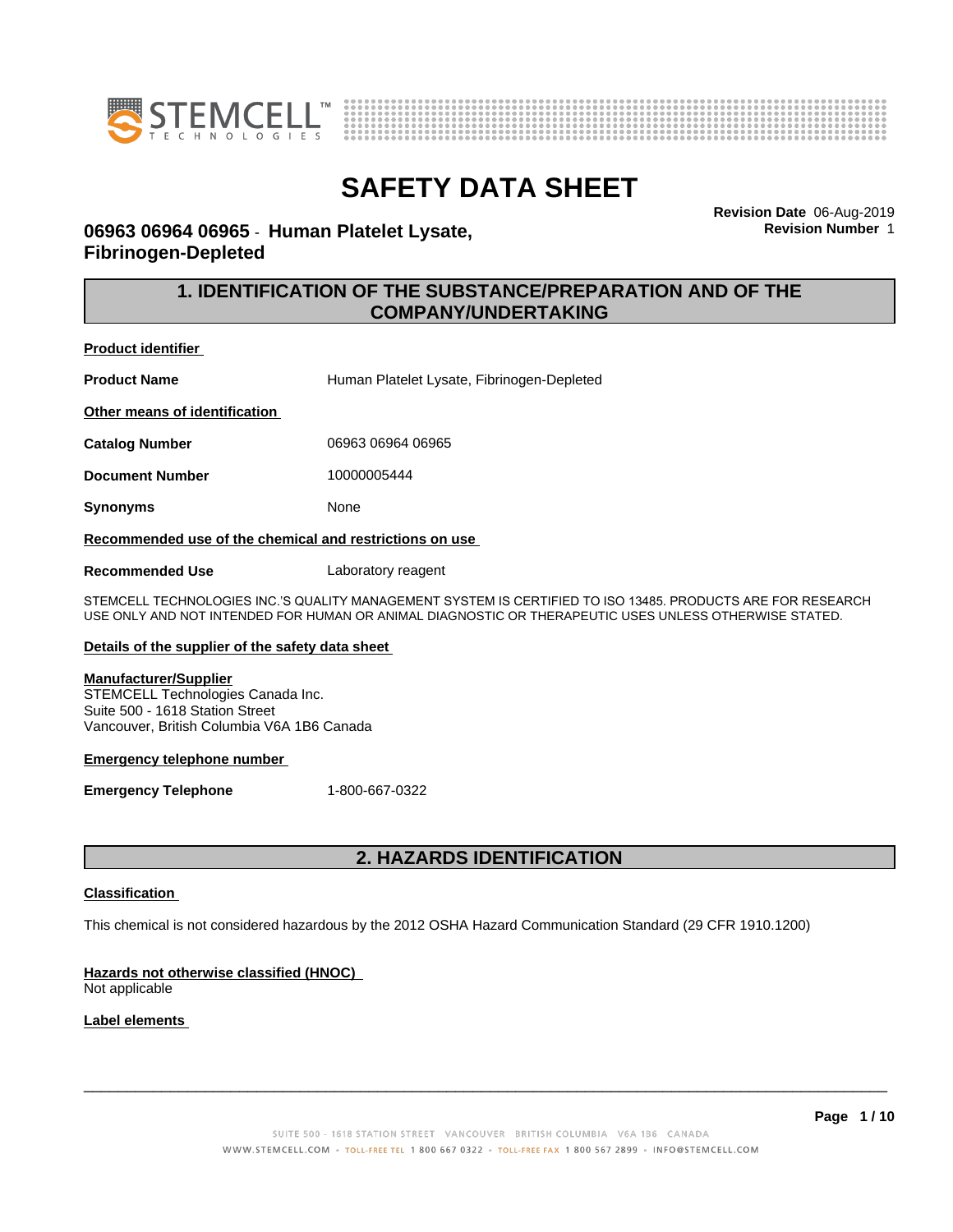



**Revision Number** 1

# \_\_\_\_\_\_\_\_\_\_\_\_\_\_\_\_\_\_\_\_\_\_\_\_\_\_\_\_\_\_\_\_\_\_\_\_\_\_\_\_\_\_\_\_\_\_\_\_\_\_\_\_\_\_\_\_\_\_\_\_\_\_\_\_\_\_\_\_\_\_\_\_\_\_\_\_\_\_\_\_\_\_\_\_\_\_\_\_\_\_\_\_\_ **Revision Date** 06-Aug-2019 **06963 06964 06965** - **Human Platelet Lysate, Fibrinogen-Depleted**

**Hazard statements** Not a hazardous substance or mixture according to the Globally Harmonized System (GHS) The product contains no substances which at their given concentration, are considered to be hazardous to health. **Appearance** No information available **Physical state** Liquid **Department Constant Community Odor** No information available

**Other Information**

Not applicable

**Unknown acute toxicity** 99.99901 % of the mixture consists of ingredient(s) of unknown toxicity 99.99901 % of the mixture consists of ingredient(s) of unknown acute oral toxicity 99.99901 % of the mixture consists of ingredient(s) of unknown acute dermal toxicity 99.99901 % of the mixture consists of ingredient(s) of unknown acute inhalation toxicity (gas) 99.99901 % of the mixture consists of ingredient(s) of unknown acute inhalation toxicity (vapor) 99.99901 % of the mixture consists of ingredient(s) of unknown acute inhalation toxicity (dust/mist)

### **3. COMPOSITION/INFORMATION ON INGREDIENTS**

### **Substance**

Not applicable.

**Mixture**

Not a hazardous substance or mixture according to the Globally Harmonized System (GHS)

\*The exact percentage (concentration) of composition has been withheld as a trade secret.

## **4. FIRST AID MEASURES**

### **Description of first aid measures**

**Inhalation** Remove to fresh air.

**Eye contact Rinse thoroughly with plenty of water for at least 15 minutes, lifting lower and upper eyelids.** Consult a physician.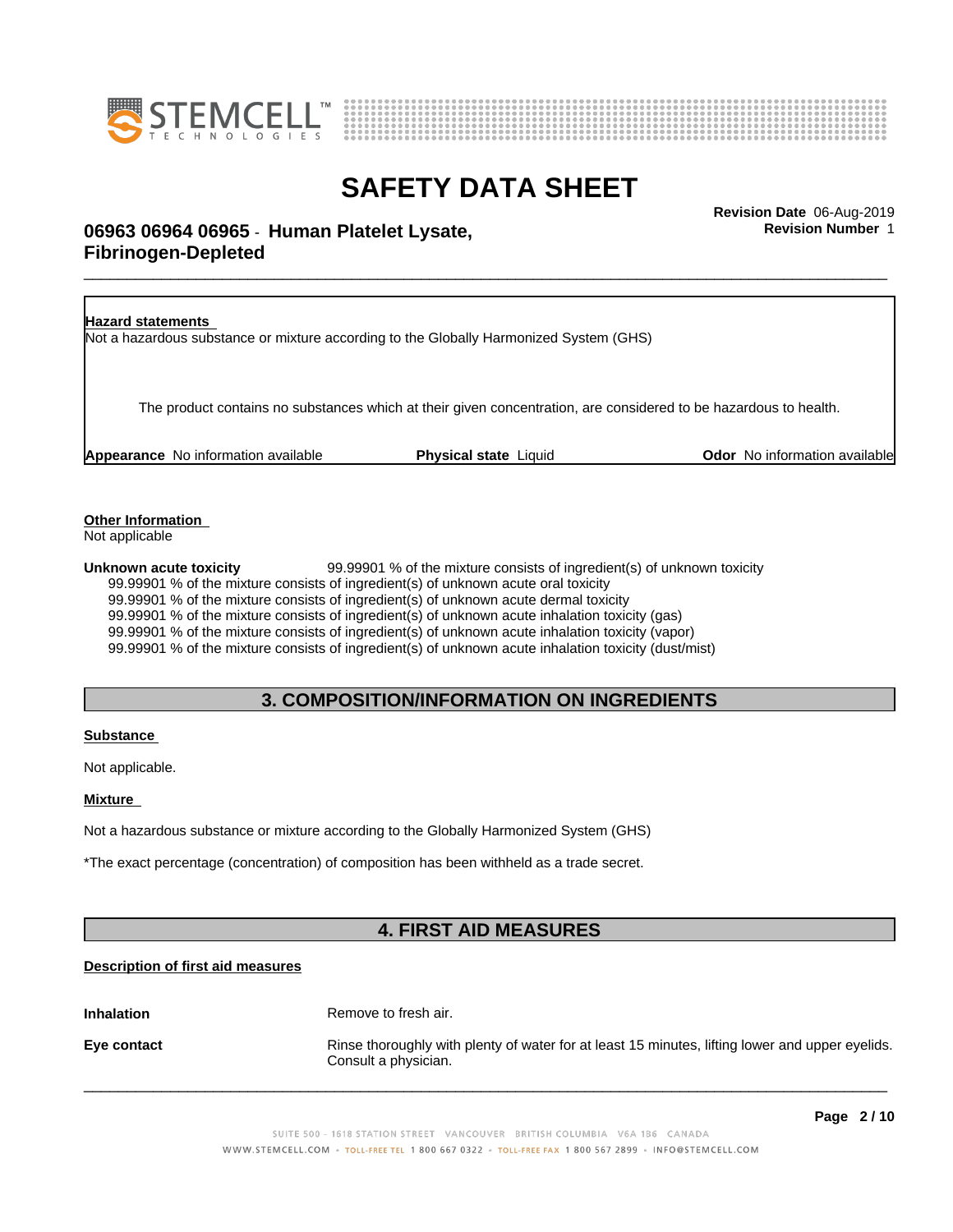



**Revision Number** 1

# \_\_\_\_\_\_\_\_\_\_\_\_\_\_\_\_\_\_\_\_\_\_\_\_\_\_\_\_\_\_\_\_\_\_\_\_\_\_\_\_\_\_\_\_\_\_\_\_\_\_\_\_\_\_\_\_\_\_\_\_\_\_\_\_\_\_\_\_\_\_\_\_\_\_\_\_\_\_\_\_\_\_\_\_\_\_\_\_\_\_\_\_\_ **Revision Date** 06-Aug-2019 **06963 06964 06965** - **Human Platelet Lysate, Fibrinogen-Depleted**

| <b>Skin contact</b>                                                                                                       | Wash skin with soap and water.                                                                                                        |  |
|---------------------------------------------------------------------------------------------------------------------------|---------------------------------------------------------------------------------------------------------------------------------------|--|
| Ingestion                                                                                                                 | Clean mouth with water and drink afterwards plenty of water.                                                                          |  |
| Most important symptoms and effects, both acute and delayed                                                               |                                                                                                                                       |  |
| <b>Symptoms</b>                                                                                                           | No information available.                                                                                                             |  |
| Indication of any immediate medical attention and special treatment needed                                                |                                                                                                                                       |  |
| Note to physicians                                                                                                        | Treat symptomatically.                                                                                                                |  |
|                                                                                                                           |                                                                                                                                       |  |
|                                                                                                                           | <b>5. FIRE-FIGHTING MEASURES</b>                                                                                                      |  |
| <b>Suitable Extinguishing Media</b>                                                                                       | Use extinguishing measures that are appropriate to local circumstances and the<br>surrounding environment.                            |  |
| Unsuitable extinguishing media                                                                                            | CAUTION: Use of water spray when fighting fire may be inefficient.                                                                    |  |
| Specific hazards arising from the<br>chemical                                                                             | No information available.                                                                                                             |  |
| <b>Explosion data</b><br><b>Sensitivity to Mechanical Impact None.</b><br><b>Sensitivity to Static Discharge</b><br>None. |                                                                                                                                       |  |
| Special protective equipment for<br>fire-fighters                                                                         | Firefighters should wear self-contained breathing apparatus and full firefighting turnout<br>gear. Use personal protection equipment. |  |

### **6. ACCIDENTAL RELEASE MEASURES**

#### **Personal precautions, protective equipment and emergency procedures**

**Personal precautions** Ensure adequate ventilation.

### **Environmental precautions**

**Environmental precautions** See Section 12 for additional Ecological Information.

### **Methods and material for containment and cleaning up**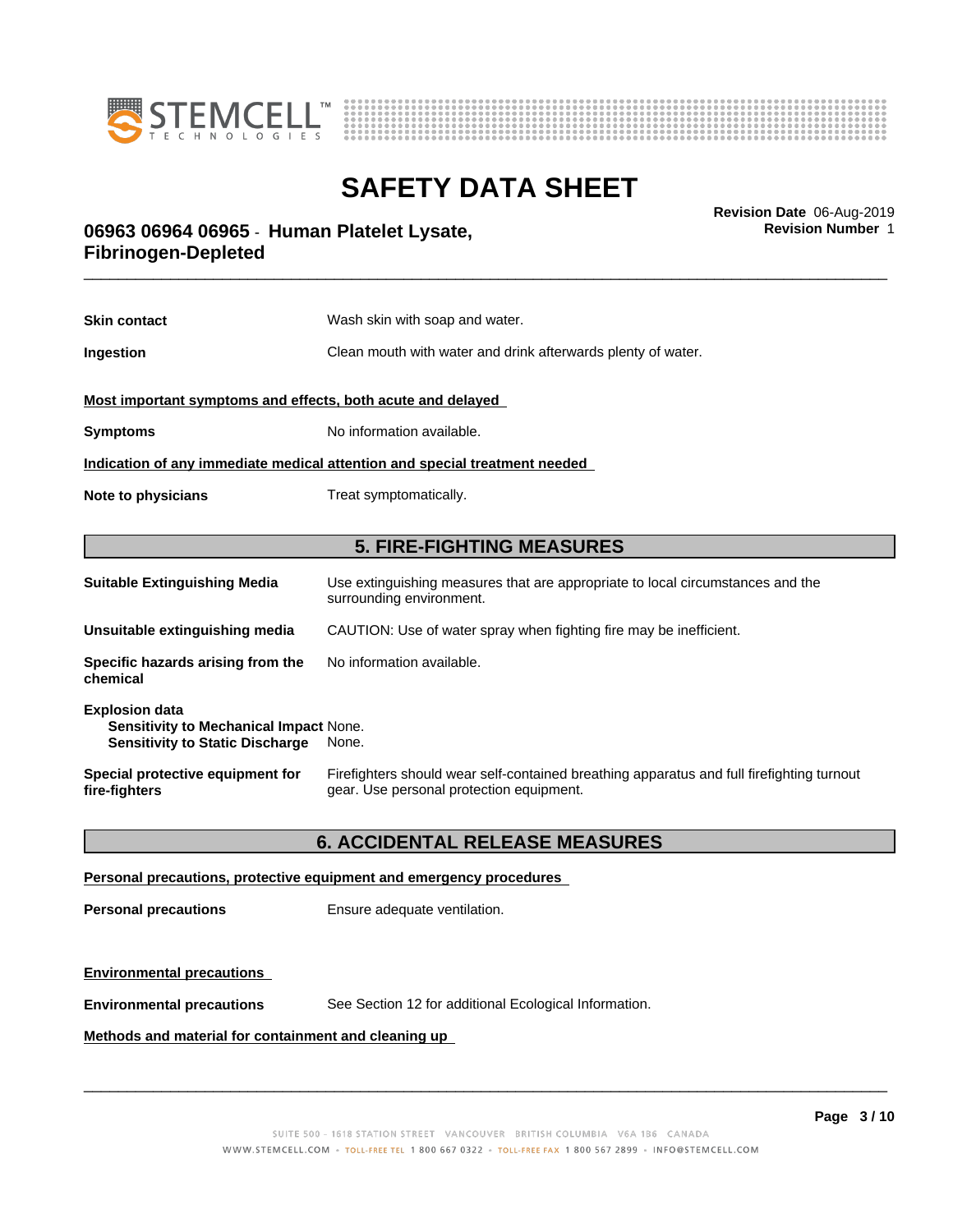



**Revision Number** 1

# \_\_\_\_\_\_\_\_\_\_\_\_\_\_\_\_\_\_\_\_\_\_\_\_\_\_\_\_\_\_\_\_\_\_\_\_\_\_\_\_\_\_\_\_\_\_\_\_\_\_\_\_\_\_\_\_\_\_\_\_\_\_\_\_\_\_\_\_\_\_\_\_\_\_\_\_\_\_\_\_\_\_\_\_\_\_\_\_\_\_\_\_\_ **Revision Date** 06-Aug-2019 **06963 06964 06965** - **Human Platelet Lysate, Fibrinogen-Depleted**

| <b>Methods for containment</b>         | Prevent further leakage or spillage if safe to do so.                                |  |
|----------------------------------------|--------------------------------------------------------------------------------------|--|
| Methods for cleaning up                | Pick up and transfer to properly labeled containers.                                 |  |
| <b>Prevention of secondary hazards</b> | Clean contaminated objects and areas thoroughly observing environmental regulations. |  |

### **7. HANDLING AND STORAGE**

### **Precautions for safe handling**

**Advice on safe handling** Handle in accordance with good industrial hygiene and safety practice.

### **Conditions for safe storage, including any incompatibilities**

**Storage Conditions** Keep containers tightly closed in a dry, cool and well-ventilated place.

## **8. EXPOSURE CONTROLS/PERSONAL PROTECTION**

| <b>Control parameters</b>                                             |                                                                                                                                                                             |  |
|-----------------------------------------------------------------------|-----------------------------------------------------------------------------------------------------------------------------------------------------------------------------|--|
| <b>Exposure Limits</b>                                                | This product, as supplied, does not contain any hazardous materials with occupational<br>exposure limits established by the region specific regulatory bodies.              |  |
| <b>Appropriate engineering controls</b>                               |                                                                                                                                                                             |  |
| <b>Engineering controls</b>                                           | <b>Showers</b><br>Eyewash stations<br>Ventilation systems.                                                                                                                  |  |
| Individual protection measures, such as personal protective equipment |                                                                                                                                                                             |  |
| Eye/face protection                                                   | No special protective equipment required.                                                                                                                                   |  |
| Skin and body protection                                              | No special protective equipment required.                                                                                                                                   |  |
| <b>Respiratory protection</b>                                         | No protective equipment is needed under normal use conditions. If exposure limits are<br>exceeded or irritation is experienced, ventilation and evacuation may be required. |  |
| <b>Other protection</b>                                               | This product contains material derived from human plasma. Donors have been tested and                                                                                       |  |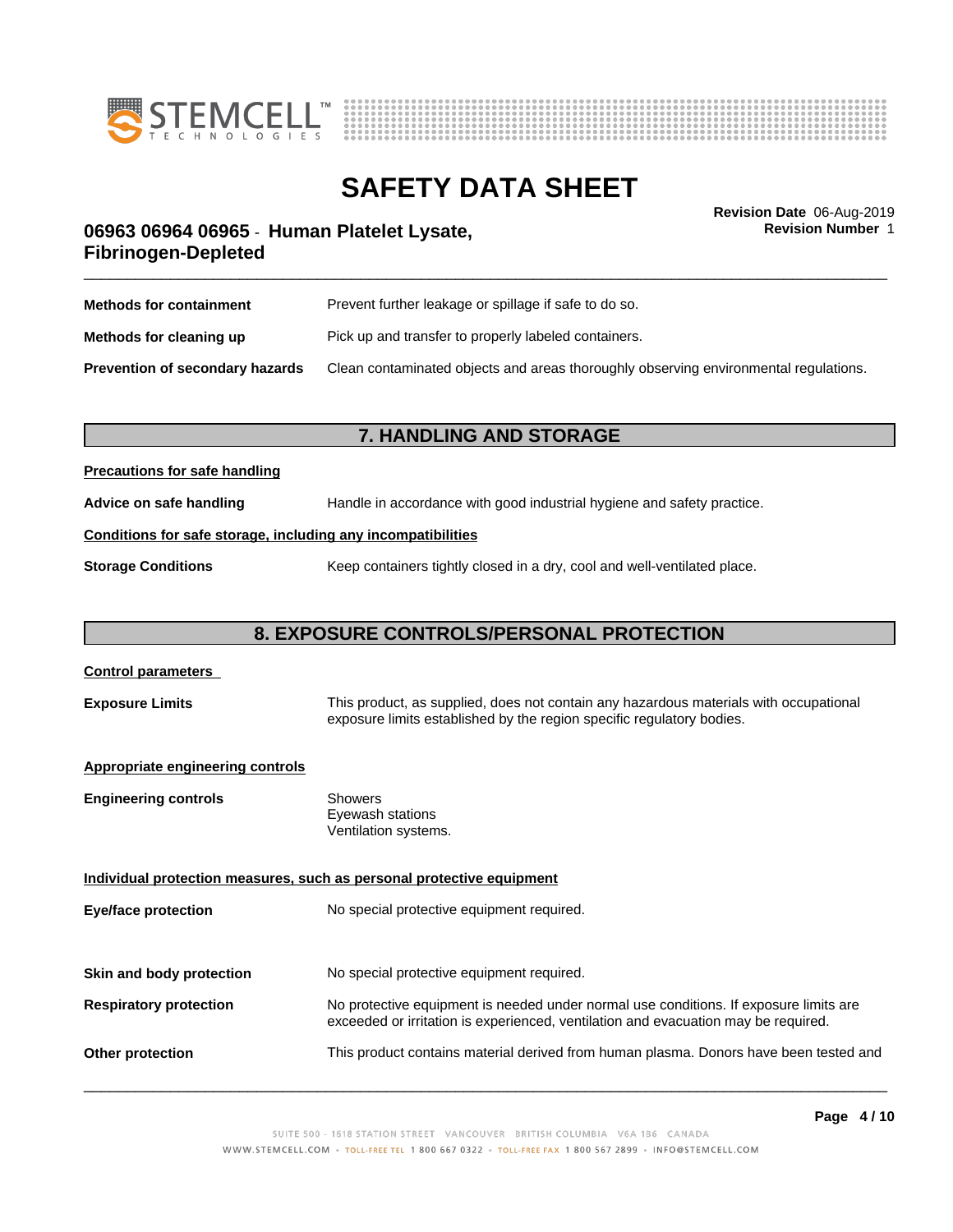



**Revision Number** 1

# \_\_\_\_\_\_\_\_\_\_\_\_\_\_\_\_\_\_\_\_\_\_\_\_\_\_\_\_\_\_\_\_\_\_\_\_\_\_\_\_\_\_\_\_\_\_\_\_\_\_\_\_\_\_\_\_\_\_\_\_\_\_\_\_\_\_\_\_\_\_\_\_\_\_\_\_\_\_\_\_\_\_\_\_\_\_\_\_\_\_\_\_\_ **Revision Date** 06-Aug-2019 **06963 06964 06965** - **Human Platelet Lysate, Fibrinogen-Depleted**

found negative for HIV-1 and -2, hepatitis B, and hepatitis C prior to donation. However, this product should be considered potentially infectious. Use controls and personal protection appropriate for biohazardous infectious materials, as described in: Canadian Biosafety Standards and Guidelines (CBSG), Second Edition.

**General hygiene considerations** Handle in accordance with good industrial hygiene and safety practice.

### **9. PHYSICAL AND CHEMICAL PROPERTIES**

**Information on basic physical and chemical properties**

| information on basic physical and chemical properties |                                 |                  |  |
|-------------------------------------------------------|---------------------------------|------------------|--|
| <b>Physical state</b>                                 | Liquid                          |                  |  |
| Appearance                                            | No information available        |                  |  |
| Color                                                 | vellow                          |                  |  |
| Odor                                                  | No information available        |                  |  |
| <b>Odor threshold</b>                                 | No information available        |                  |  |
| <b>Property</b>                                       | Values                          | Remarks • Method |  |
| рH                                                    | No data available               | None known       |  |
| Melting point / freezing point                        | No data available               | None known       |  |
| <b>Boiling point / boiling range</b>                  | No data available               | None known       |  |
| <b>Flash point</b>                                    | No data available               | None known       |  |
| <b>Evaporation rate</b>                               | No data available               | None known       |  |
| Flammability (solid, gas)                             | None known<br>No data available |                  |  |
| <b>Flammability Limit in Air</b>                      |                                 | None known       |  |
| <b>Upper flammability limit:</b>                      | No data available               |                  |  |
| Lower flammability limit:                             | No data available               |                  |  |
| Vapor pressure                                        | No data available               | None known       |  |
| Vapor density                                         | No data available               | None known       |  |
| <b>Relative density</b>                               | No data available               | None known       |  |
| <b>Water solubility</b>                               | No data available               | None known       |  |
| Solubility in other solvents                          | No data available               | None known       |  |
| <b>Partition coefficient</b>                          | No data available               | None known       |  |
| <b>Autoignition temperature</b>                       | No data available               | None known       |  |
| <b>Decomposition temperature</b>                      | No data available               | None known       |  |
| <b>Kinematic viscosity</b>                            | No data available               | None known       |  |
| <b>Dynamic viscosity</b>                              | No data available               | None known       |  |
| <b>Explosive properties</b>                           | No information available        |                  |  |
| <b>Oxidizing properties</b>                           | No information available        |                  |  |
| <b>Other Information</b>                              |                                 |                  |  |
| Softening point                                       | No information available        |                  |  |
| <b>Molecular weight</b>                               | No information available        |                  |  |
| <b>Molecular formula</b>                              | No information available        |                  |  |
| <b>VOC Content (%)</b>                                | No information available        |                  |  |

**Liquid Density** No information available **Bulk density** No information available

### **Remarks** • Method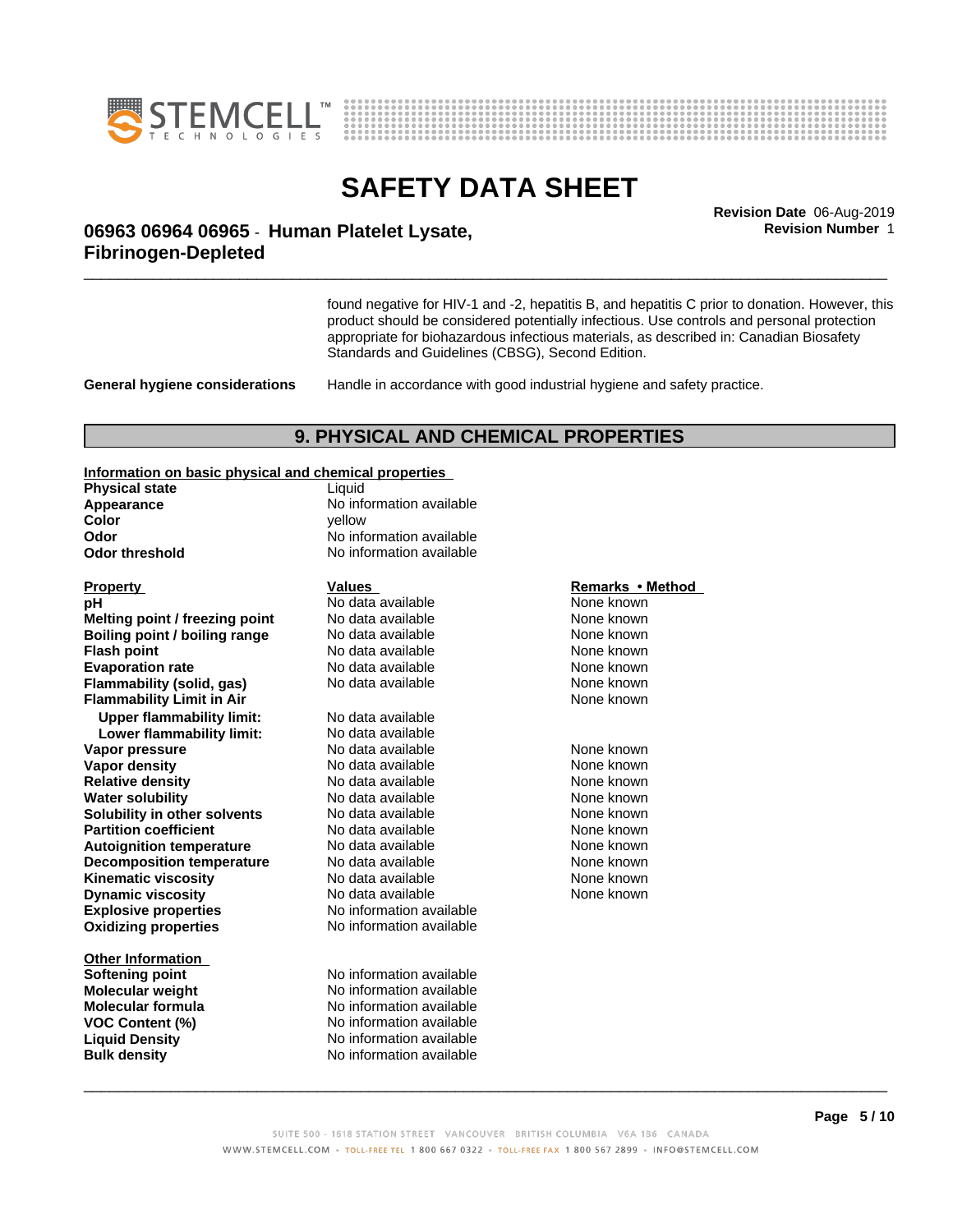



**Revision Number** 1

# \_\_\_\_\_\_\_\_\_\_\_\_\_\_\_\_\_\_\_\_\_\_\_\_\_\_\_\_\_\_\_\_\_\_\_\_\_\_\_\_\_\_\_\_\_\_\_\_\_\_\_\_\_\_\_\_\_\_\_\_\_\_\_\_\_\_\_\_\_\_\_\_\_\_\_\_\_\_\_\_\_\_\_\_\_\_\_\_\_\_\_\_\_ **Revision Date** 06-Aug-2019 **06963 06964 06965** - **Human Platelet Lysate, Fibrinogen-Depleted**

### **10. STABILITY AND REACTIVITY**

| <b>Reactivity</b>                  | No information available.                 |
|------------------------------------|-------------------------------------------|
| <b>Chemical stability</b>          | Stable under normal conditions.           |
| Possibility of hazardous reactions | None under normal processing.             |
| <b>Conditions to avoid</b>         | None known based on information supplied. |
| Incompatible materials             | None known based on information supplied. |
|                                    |                                           |

**Hazardous decomposition products** None known based on information supplied.

## **11. TOXICOLOGICAL INFORMATION**

### **Information on likely routes of exposure**

| <b>Inhalation</b>                                                         | Specific test data for the substance or mixture is not available. |
|---------------------------------------------------------------------------|-------------------------------------------------------------------|
| Eye contact                                                               | Specific test data for the substance or mixture is not available. |
| <b>Skin contact</b>                                                       | Specific test data for the substance or mixture is not available. |
| Ingestion                                                                 | Specific test data for the substance or mixture is not available. |
| mptome related to the physical chemical and toxicological characteristics |                                                                   |

**Symptoms related to the physical,chemical and toxicological characteristics**

**Symptoms** No information available.

### **Numerical measures of toxicity**

### **Acute toxicity**

**Unknown acute toxicity** 99.99901 % of the mixture consists of ingredient(s) of unknown toxicity 99.99901 % of the mixture consists of ingredient(s) of unknown acute oral toxicity 99.99901 % of the mixture consists of ingredient(s) of unknown acute dermal toxicity 99.99901 % of the mixture consists of ingredient(s) of unknown acute inhalation toxicity (gas) 99.99901 % of the mixture consists of ingredient(s) of unknown acute inhalation toxicity (vapor) 99.99901 % of the mixture consists of ingredient(s) of unknown acute inhalation toxicity (dust/mist)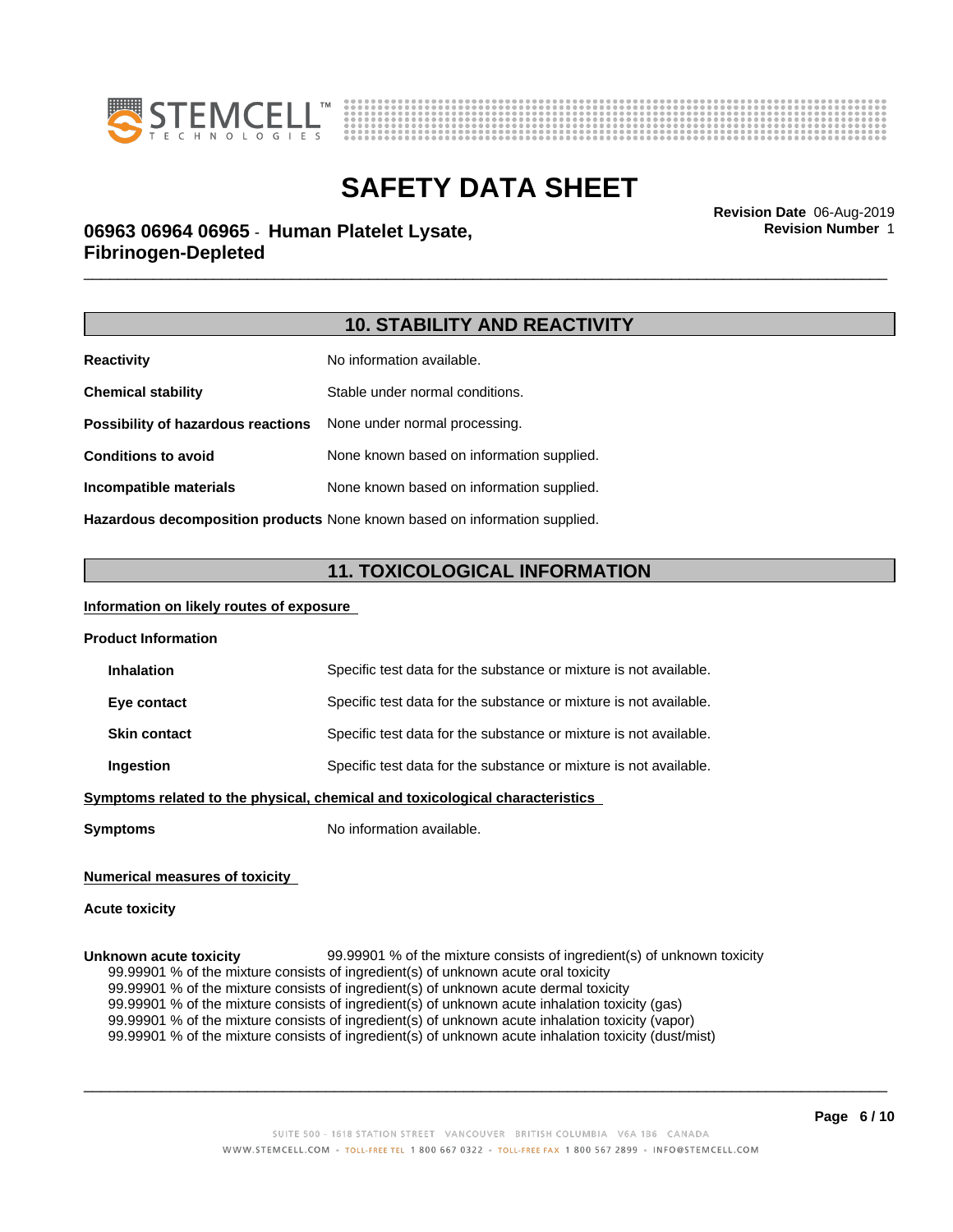



**Revision Number** 1

# \_\_\_\_\_\_\_\_\_\_\_\_\_\_\_\_\_\_\_\_\_\_\_\_\_\_\_\_\_\_\_\_\_\_\_\_\_\_\_\_\_\_\_\_\_\_\_\_\_\_\_\_\_\_\_\_\_\_\_\_\_\_\_\_\_\_\_\_\_\_\_\_\_\_\_\_\_\_\_\_\_\_\_\_\_\_\_\_\_\_\_\_\_ **Revision Date** 06-Aug-2019 **06963 06964 06965** - **Human Platelet Lysate, Fibrinogen-Depleted**

**Delayed and immediate effects as well as chronic effects from short and long-term exposure**

| <b>Skin corrosion/irritation</b>  | No information available. |
|-----------------------------------|---------------------------|
| Serious eye damage/eye irritation | No information available. |
| Respiratory or skin sensitization | No information available. |
| Germ cell mutagenicity            | No information available. |
| Carcinogenicity                   | No information available. |
| <b>Reproductive toxicity</b>      | No information available. |
| <b>STOT - single exposure</b>     | No information available. |
| <b>STOT - repeated exposure</b>   | No information available. |
| <b>Aspiration hazard</b>          | No information available. |

## **12. ECOLOGICAL INFORMATION**

| Ecotoxicity                   | The environmental impact of this product has not been fully investigated. |
|-------------------------------|---------------------------------------------------------------------------|
| Persistence and degradability | No information available.                                                 |
| <b>Bioaccumulation</b>        | There is no data for this product.                                        |
| Other adverse effects         | No information available.                                                 |

### **13. DISPOSAL CONSIDERATIONS**

| Waste treatment methods                |                                                                                                                    |  |
|----------------------------------------|--------------------------------------------------------------------------------------------------------------------|--|
| Waste from residues/unused<br>products | Dispose of in accordance with local regulations. Dispose of waste in accordance with<br>environmental legislation. |  |
| <b>Contaminated packaging</b>          | Do not reuse empty containers.                                                                                     |  |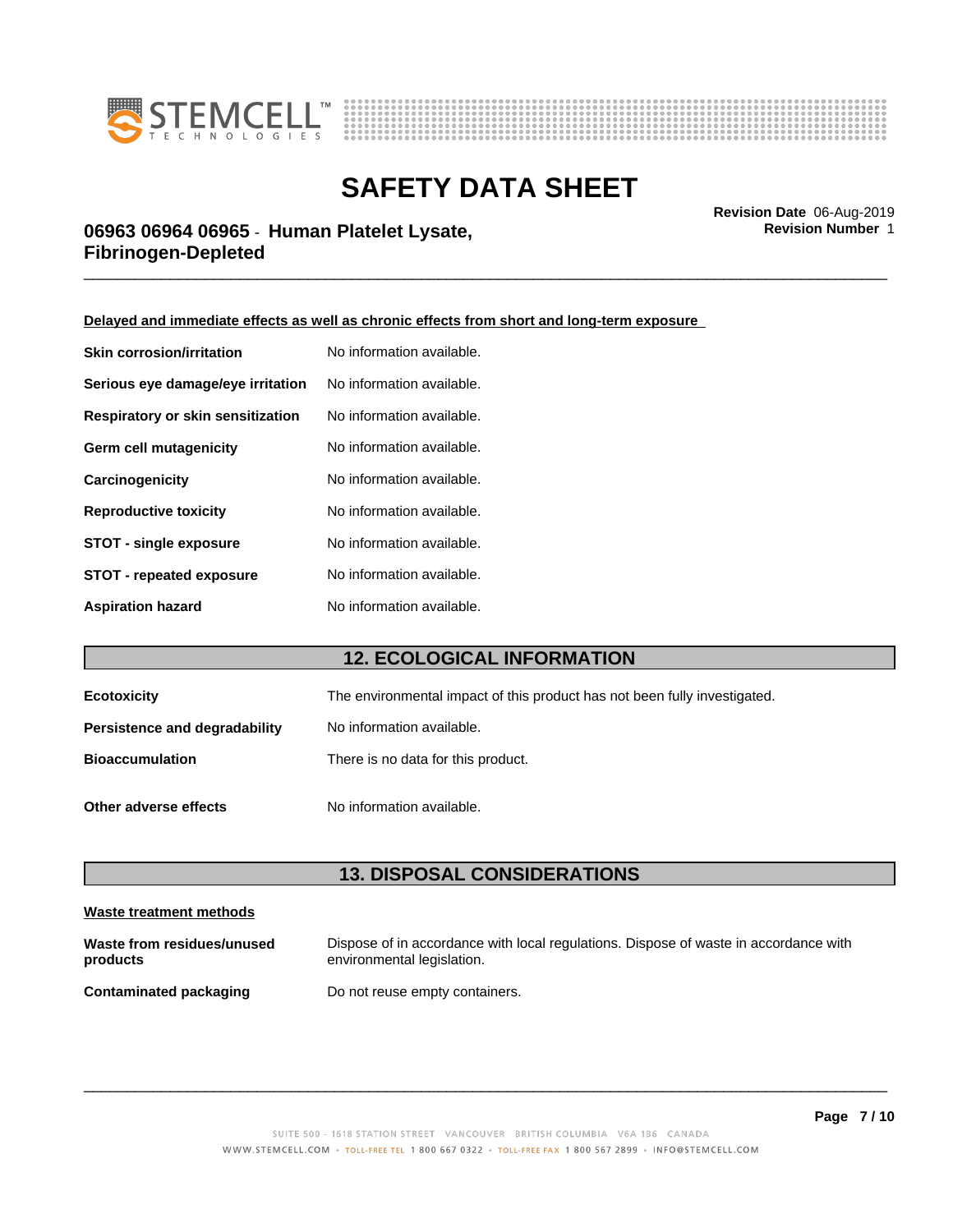



**Revision Number** 1

# \_\_\_\_\_\_\_\_\_\_\_\_\_\_\_\_\_\_\_\_\_\_\_\_\_\_\_\_\_\_\_\_\_\_\_\_\_\_\_\_\_\_\_\_\_\_\_\_\_\_\_\_\_\_\_\_\_\_\_\_\_\_\_\_\_\_\_\_\_\_\_\_\_\_\_\_\_\_\_\_\_\_\_\_\_\_\_\_\_\_\_\_\_ **Revision Date** 06-Aug-2019 **06963 06964 06965** - **Human Platelet Lysate, Fibrinogen-Depleted**

### **14. TRANSPORT INFORMATION**

| <b>DOT</b>  | Not regulated |
|-------------|---------------|
| <b>TDG</b>  | Not regulated |
| <b>MEX</b>  | Not regulated |
| ICAO (air)  | Not regulated |
| <b>IATA</b> | Not regulated |
| <b>IMDG</b> | Not regulated |
| <b>RID</b>  | Not regulated |
| <b>ADR</b>  | Not regulated |
| <b>ADN</b>  | Not regulated |

### **15. REGULATORY INFORMATION**

| International Inventories |                 |
|---------------------------|-----------------|
| <b>TSCA</b>               | Does not comply |
| <b>DSL/NDSL</b>           | Does not comply |
| <b>EINECS/ELINCS</b>      | Does not comply |
| <b>ENCS</b>               | Does not comply |
| <b>IECSC</b>              | Does not comply |
| <b>KECL</b>               | Does not comply |
| <b>PICCS</b>              | Does not comply |
| <b>AICS</b>               | Does not comply |

 **Legend:**

 **TSCA** - United States Toxic Substances Control Act Section 8(b) Inventory

 **DSL/NDSL** - Canadian Domestic Substances List/Non-Domestic Substances List

 **EINECS/ELINCS** - European Inventory of Existing Chemical Substances/European List of Notified Chemical Substances

 **ENCS** - Japan Existing and New Chemical Substances

 **IECSC** - China Inventory of Existing Chemical Substances

 **KECL** - Korean Existing and Evaluated Chemical Substances

 **PICCS** - Philippines Inventory of Chemicals and Chemical Substances

 **AICS** - Australian Inventory of Chemical Substances

#### **US Federal Regulations**

### **SARA 313**

Section 313 of Title III of the Superfund Amendments and Reauthorization Act of 1986 (SARA). This product does not contain any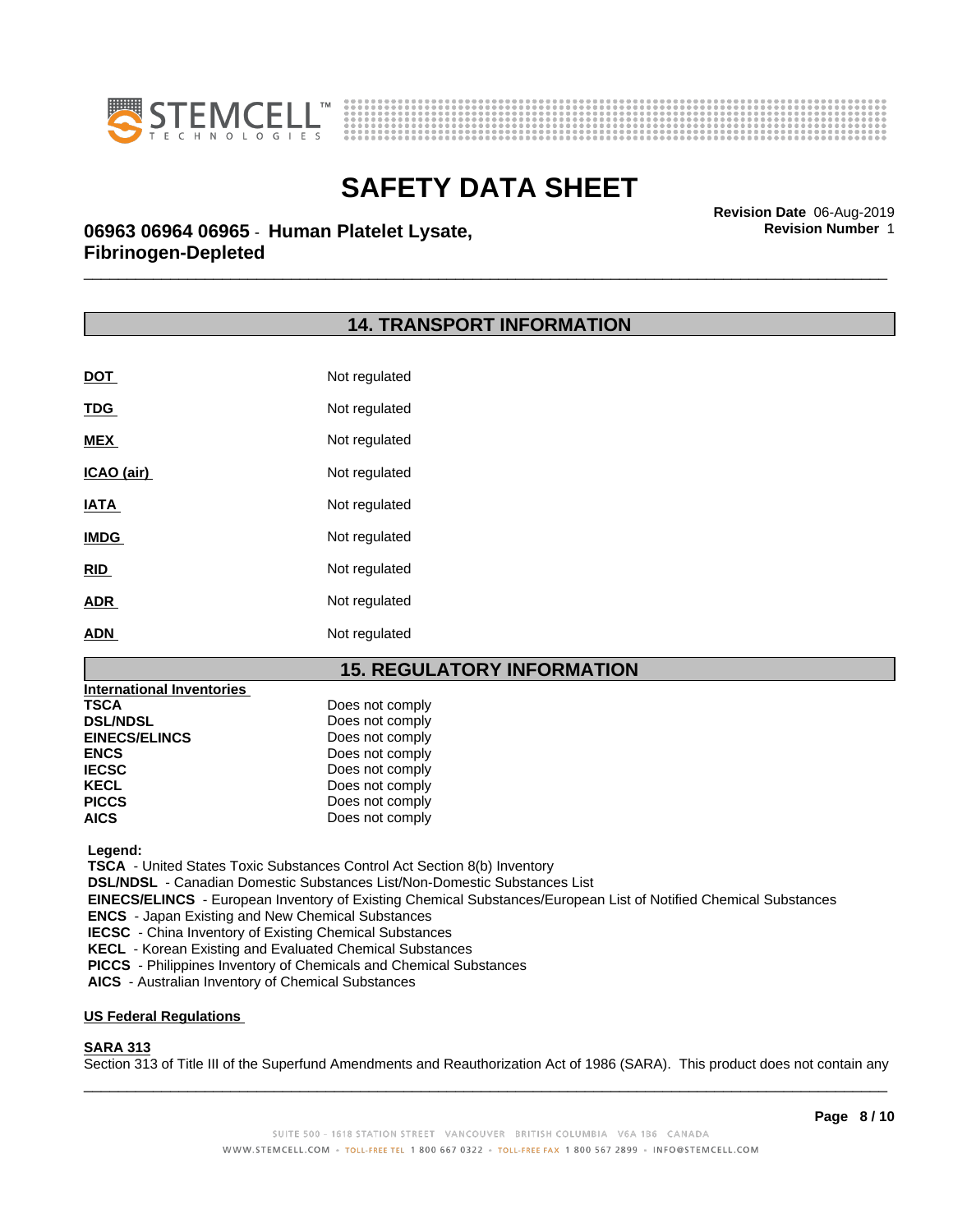



**Revision Number** 1

# \_\_\_\_\_\_\_\_\_\_\_\_\_\_\_\_\_\_\_\_\_\_\_\_\_\_\_\_\_\_\_\_\_\_\_\_\_\_\_\_\_\_\_\_\_\_\_\_\_\_\_\_\_\_\_\_\_\_\_\_\_\_\_\_\_\_\_\_\_\_\_\_\_\_\_\_\_\_\_\_\_\_\_\_\_\_\_\_\_\_\_\_\_ **Revision Date** 06-Aug-2019 **06963 06964 06965** - **Human Platelet Lysate, Fibrinogen-Depleted**

chemicals which are subject to the reporting requirements of the Act and Title 40 of the Code of Federal Regulations, Part 372.

#### **SARA 311/312 Hazard Categories**

| No. |  |
|-----|--|
| N٥  |  |
| N∩  |  |
| No. |  |
| N٥  |  |
|     |  |

#### **CWA (Clean WaterAct)**

This product does not contain any substances regulated as pollutants pursuant to the Clean Water Act (40 CFR 122.21 and 40 CFR 122.42).

### **CERCLA**

This material, as supplied, does not contain any substances regulated as hazardous substances under the Comprehensive Environmental Response Compensation and Liability Act (CERCLA) (40 CFR 302) or the Superfund Amendments and Reauthorization Act (SARA) (40 CFR 355). There may be specific reporting requirements at the local, regional, or state level pertaining to releases of this material.

#### **US State Regulations**

### **California Proposition 65**

This product does not contain any Proposition 65 chemicals.

### **U.S. State Right-to-Know Regulations**

**US State Regulations** This product does not contain any substances regulated by state right-to-know regulations

### **U.S. EPA Label Information**

**Disclaimer**

**EPA Pesticide Registration Number** Notapplicable

### **16. OTHER INFORMATION, INCLUDING DATE OF PREPARATION OF THE LAST REVISION**

| Prepared By,         | Quality Control. STEMCELL Technologies Canada Inc. |
|----------------------|----------------------------------------------------|
| <b>Revision Date</b> | 06-Aug-2019                                        |
| <b>Revision Note</b> | No information available.                          |

The information provided in this Safety Data Sheet is correct to the best of our knowledge, information and belief at the